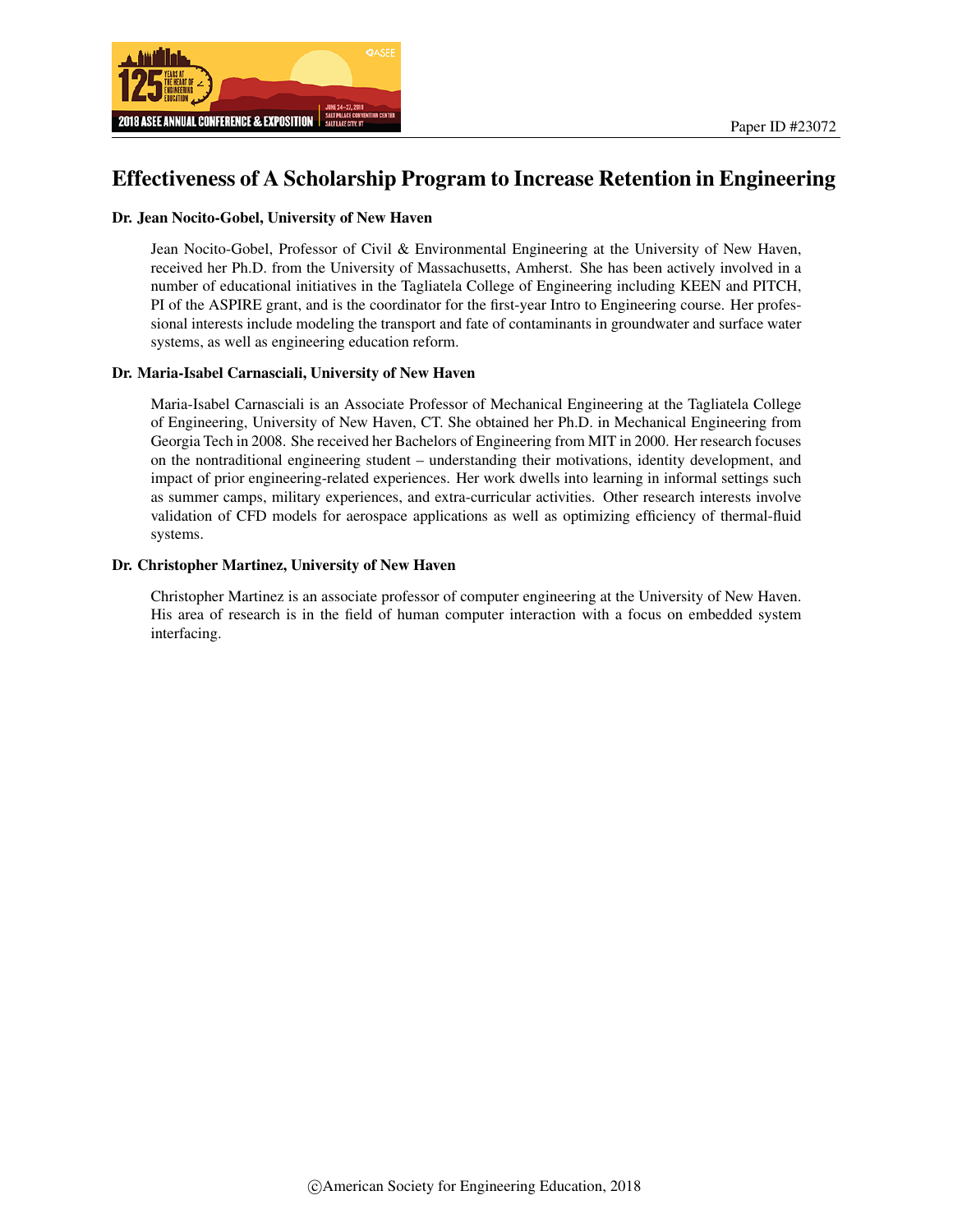# **Effectiveness of A Scholarship Program to Increase Retention in Engineering**

#### **Abstract**

From fall 2012 through spring 2017, students at the University of New Haven have received S-STEM support from A Scholarship Program to Increase Retention in Engineering (ASPIRE): Improving Work-Study-Life Balance. The goal of the program was to increase retention of sophomore and junior engineering students who show academic promise but are at risk of not completing their studies due to financial concerns and/or life-work-study balance issues. In addition to financial support, ASPIRE provided scholarship recipients with opportunities to participate in activities that contribute to persistence such as tutoring, faculty mentoring, conferences, presentations and career planning workshops. Sixty-one students have been awarded scholarships in this five-year period.

This paper examines the effectiveness of ASPIRE to help students alleviate financial concerns and better manage their life-work-study balance for the five cohorts that have been supported by this NSF S-STEM program. Student demographics are summarized along with graduation rates. A description of the support activities is provided and their contribution to retaining students in engineering is discussed. The value of the financial support and ASPIRE related activities is assessed using a survey and student reflections. The paper concludes with lessons learned through implementation of this program.

#### **Background**

Beginning in fall 2012, the University of New Haven has offered financial support to academically promising sophomore and junior engineering and computer science students through *A Scholarship Program to Increase Retention in Engineering (ASPIRE): Improving Work-Study-Life Balance.* This five-year grant funded by NSF S-STEM provides support to students who demonstrate academic potential but are at risk of not completing their studies due to financial concerns and/or life-work-study balance issues. With an overall goal of improving student success to graduate and pursue a career in a STEM field, the program in addition to financial support provides students opportunities to participate in complementary and supplemental activities that contribute to persistence. Achievement of this goal is based on the following objectives:

- 1. Provide scholarships for matriculated students based on both financial need and merit to sophomore and junior level students over five years.
- 2. Recruit and provide scholarships to high academic performing community college transfer students over five years.
- 3. Provide support services that include engineering tutors to complement the current university-tutoring center.
- 4. Increase student engagement in college- and university-wide activities that contribute to persistence such as mentoring STEM students, participating at academic conferences in their field, service learning activities, and graduate and professional networking events.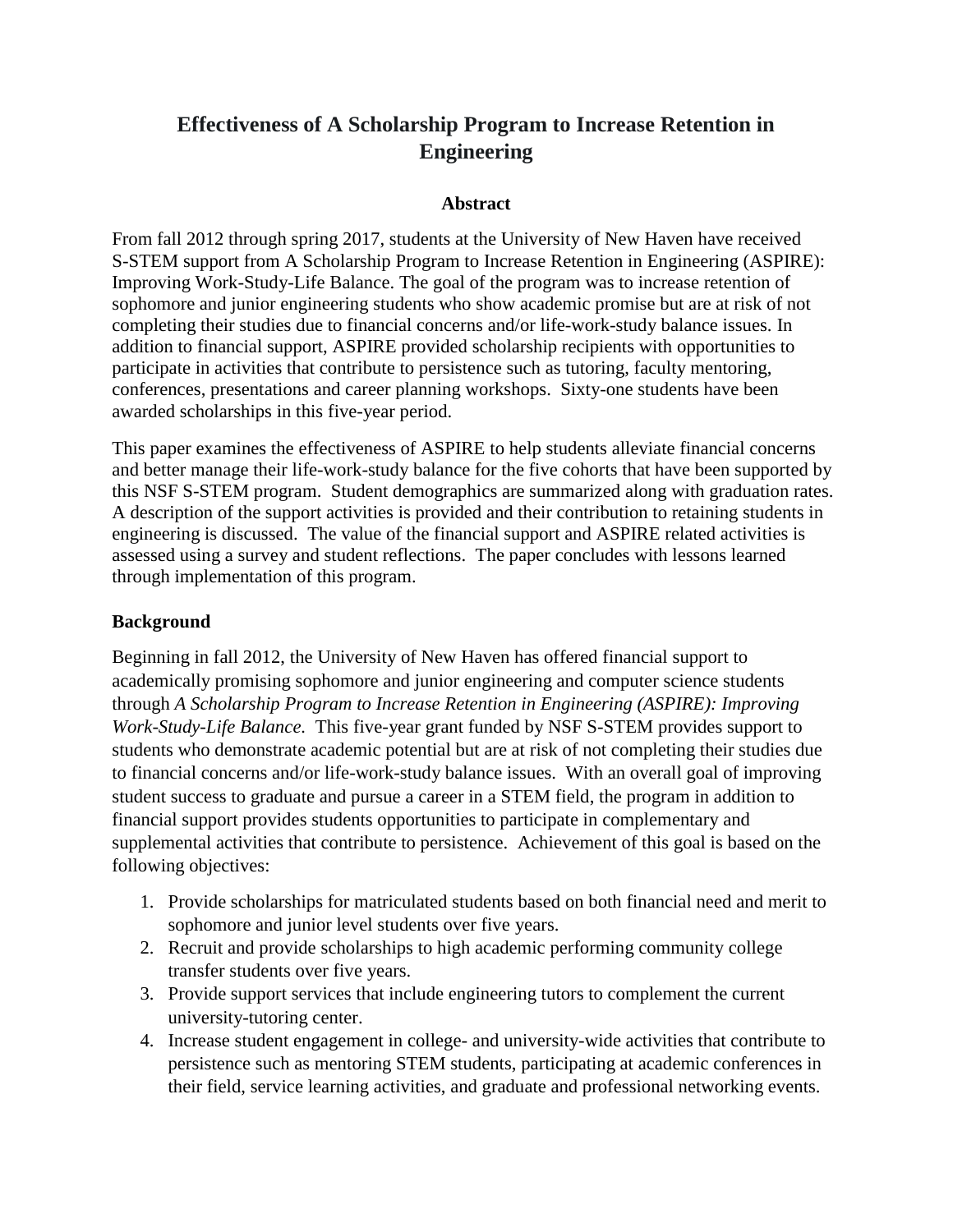The application and selection process for receiving ASPIRE scholarships were described in a previous conference proceeding (1). In addition to scholarships, bridge funding in the amount of \$3000 was available each year to support students who had a change in financial circumstances such as an unanticipated financial crisis, or loss of employment by parents or students. Allocation of bridge funding was dependent on financial eligibility of the student.

The ASPIRE Program leveraged the success of existing activities at the University of New Haven to provide recipients with complementary and supplemental support activities that included: mentoring, undergraduate research opportunities, networking with alumni, applying to graduate school, and opportunities to participate in service learning projects (1). Regardless of whether scholarship recipients were receiving financial support from the grant, students had access to these opportunities until they graduated.

The broader impact of the project includes: increasing diversity by recruiting community college transfer students; improving STEM exposure to middle and high school audiences through the scholarship program's service learning activities; strengthening collaborations with industry for internships and career planning; and developing student support services that ultimately benefit the broader student body as well as the scholarship recipients.

# **Program Evaluation and Assessment**

The overall goal of ASPIRE was to improve the success of academically deserving sophomore and junior level students at the University of New Haven who were struggling to finance their education (1). Measures of project success were defined by whether financial support provided by the scholarship allowed students to complete their degree program within 4-5 years (or 8-10 semesters) and whether this enriched students' educational experience. Persistence and completion of degree were measured using data that included retention rate, number of credits/year, GPA and time to graduation. Data on level of engagement both externally and internally to the university were used to measure whether students' academic experience was enhanced.

An evaluation plan created by the PIs, with assistance of the external evaluator of the grant, uses a pathway model approach (1) that maps how activities in the ASPIRE program support short term, medium term and long term outcomes and how outcomes at one level support outcomes at a different level. Data was collected to assess outcome measures of retention rate and support services that include the following:

- increase in retention rate:
- increase in number of credit hours/year;
- decrease in time to graduation;
- increase in GPA:
- increased engagement in university extracurricular activities;
- increased engagement with students and faculty.

Level of engagement was assessed using a survey created by the PIs to evaluate how the scholarship impacted students educational experience. The ASPIRE Evaluation Survey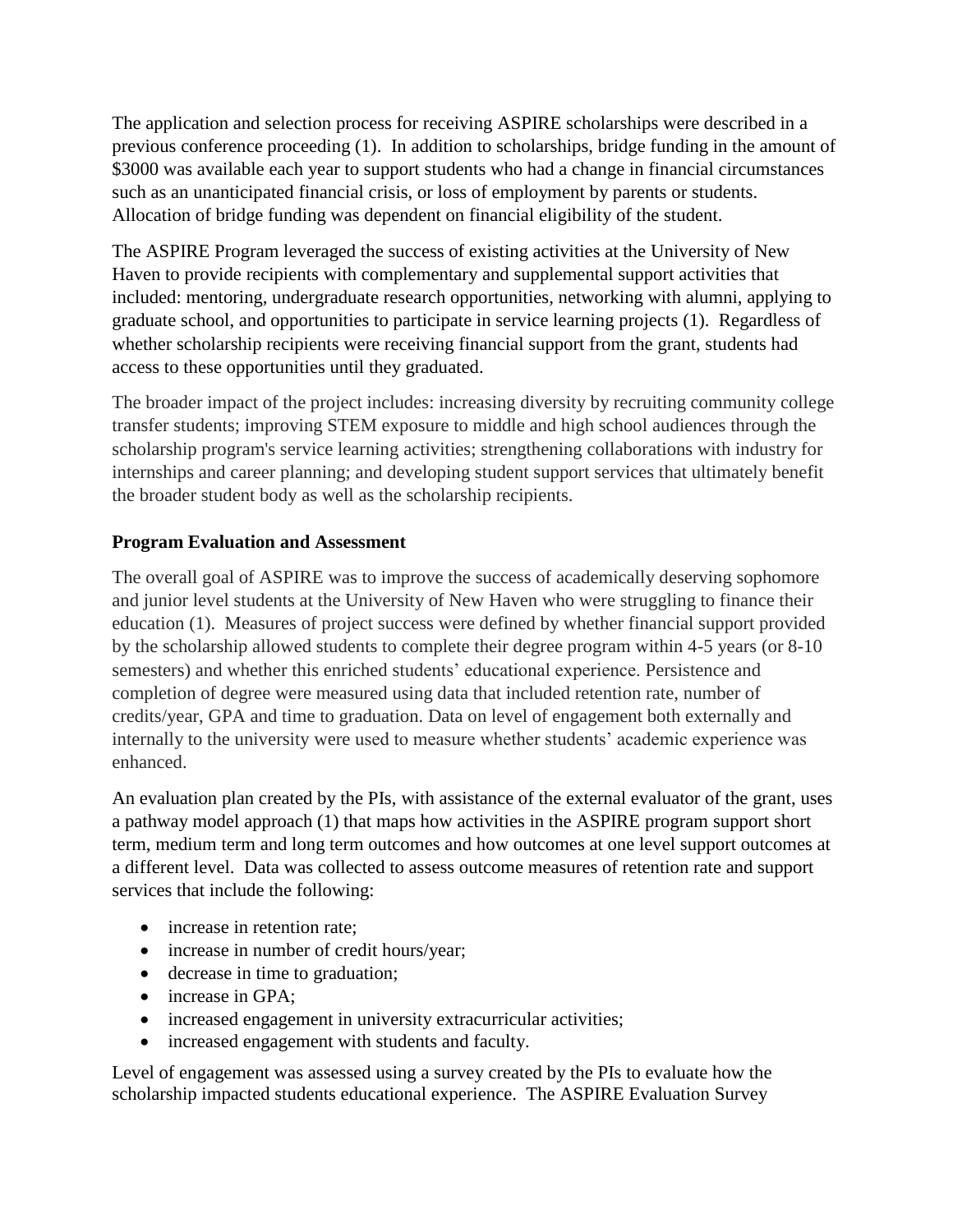combined questions/statements related to financial impact of the scholarship and support activities supported with ASPIRE funds, with questions modified from the Persistence in the Sciences (PITS) assessment survey (2). Recipients were not offered any incentives to complete the survey. Statements/questions in this survey are outlined in Appendix A.

The first part of the survey was designed to gain insight as to the impact of financial support for scholarship recipients as well as level of engagement and benefits of the supplemental activities offered by the program. Students were asked to complete statements related to impact of financial support, whether work hours were reduced, whether they participated in specific ASPIRE sponsored activities, and benefits of participation in those activities on their educational experience by selecting appropriate choices. There were opportunities for students to provide reasons why they didn't participate in supplemental activities, as well as to give feedback regarding the ASPIRE Scholarship Program.

To gain further insight as to whether the scholarship program contributed to students' persistence in STEM, questions from the PITS assessment survey were included in the ASPIRE Evaluation Survey. The PITS survey was originally designed to measure the psychological outcomes of undergraduate research experiences relevant to persistence in STEM. The survey was modified for the ASPIRE Program by excluding two of the components; that is, project ownership content and scientific community values. Students were asked to rate the extent to which they agreed with statements pertaining to words that described their experience with the scholarship (emotions); confidence in their abilities to function as an engineer/scientist (self-efficacy); sense of themselves as engineer/scientist (identity); and dealing with discussion of the scholarship (networking).

### **Overview of ASPIRE Cohorts**

From fall 2012 through spring 2017, ASPIRE Scholarships were awarded to a total of 61 students in five cohorts. With the exception of the first year, the selection process was made during the spring semester. For this reason, the cohorts were identified by spring semester; namely 2013, 2014, 2015, 2016 and 2017. With decisions made at the end of 2012, over half of the students in the initial cohort (2013) received funding only for the spring semester. The number of students in each cohort follows: 8 students in 2013 cohort; 15 in the 2014 cohort; 24 in 2015 cohort; 29 in 2016 cohort and 38 in 2017 cohort. These numbers reflect that some students were in multiple cohorts.

Summarized below is demographic information relating to the ASPIRE Scholarship recipients across all five cohorts.

- 30% of the awardees were female:
- 34% of awardees self-identified as belonging to an underrepresented ethnic group (18% African-American and 16% Hispanic);
- Distribution of majors: 20 Mechanical Engineering, 15 Civil Engineering, 10 Electrical Engineering, 7 Chemical Engineering, 3 Computer Engineering, 2 Computer Science, 2 Cyber Systems, and 2 System Engineering;
- 2017 cohort average GPA at time of award 3.25;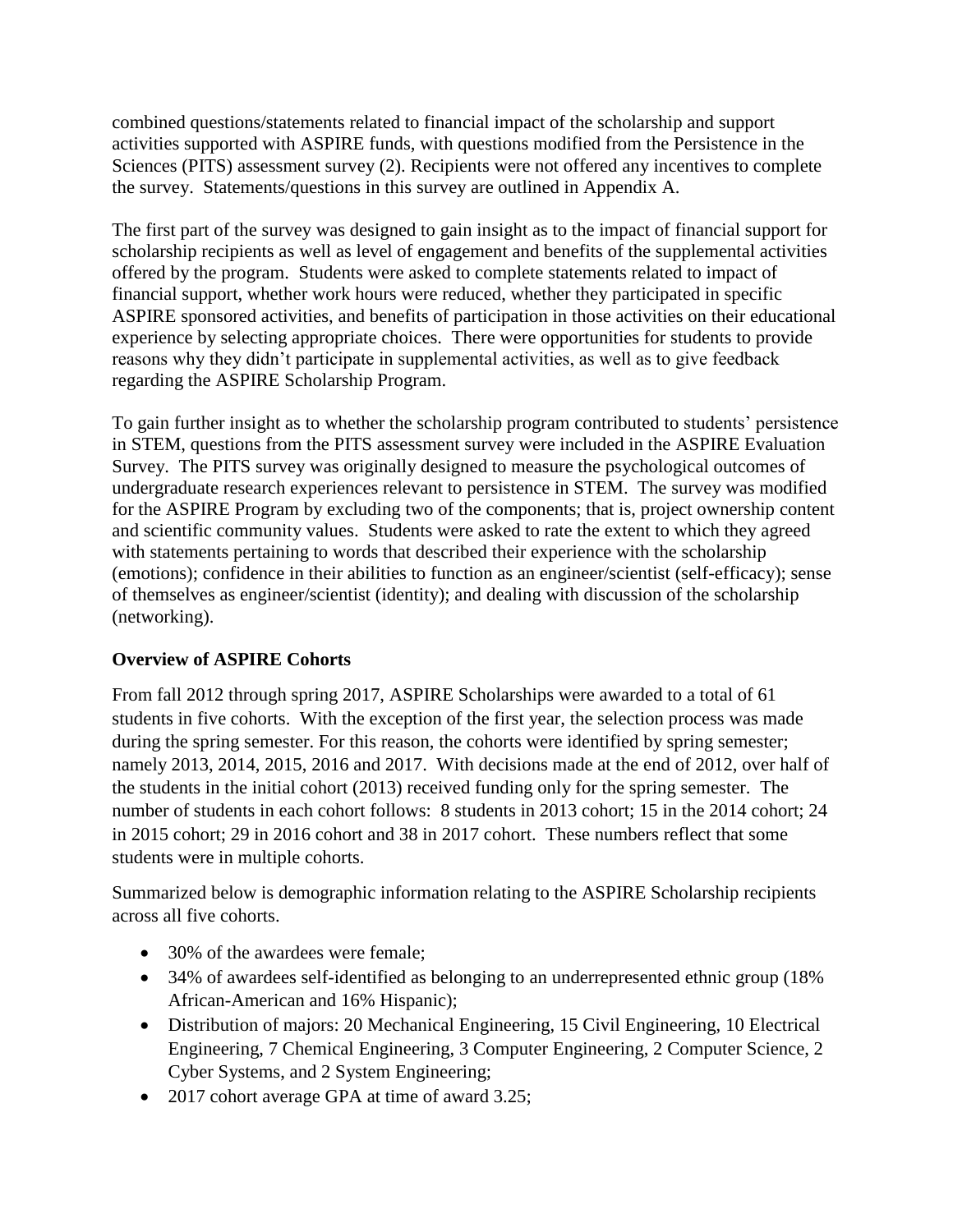- 2016 cohort average GPA at time of award 3.27;
- 2015 cohort average GPA at time of award 3.42;
- 2014 cohort average GPA at time of award 3.0;
- 2013 cohort average GPA at time of award 3.33.

This data provides evidence that the ASPIRE Program has been successful in increasing support for underrepresented students in engineering. Inclusion of 34% African-American and Hispanic students and participation of 30% females is above the demographics for the College of Engineering.

### **Effectiveness of Scholarship Program**

The effectiveness of the ASPIRE Scholarship Program was defined by whether financial support provided by the scholarship allowed students to complete their degree program within 4-5 years (or 8-10 semesters) and whether supplemental activities enriched students' educational experience. Data collected to assess persistence and completion of degree included retention rate, number of credits/year, GPA and time to graduation.

ASPIRE Scholarships were awarded to engineering and computer science majors in their sophomore and junior years of study, although students could participate in supplemental activities through graduation. Approximately 43% of the recipients received the scholarship their sophomore year and were eligible for multiple years of support. Of the 61 students who received ASPIRE Scholarships, only 1 switched majors to a non-engineering field after receiving the award and 95% were retained in the Tagliatela College of Engineering.

A requirement of the scholarship was that students had to maintain full time status; that is, credit load of 12-17 credits per semester. Engineering and computer science curriculum is designed such that students take 15-17 credits each semester throughout the four years to complete the degree. Only twice were students not eligible to receive ASPIRE funding in a particular semester because they registered as part-time student or had a leave of absence (military commitment).

Data collected for NSF on the scholarship recipients indicated that the overall GPAs of students receiving the scholarship did not significantly change during the time they received ASPIRE funding. Many of the students who received the scholarship were academically strong students as evidenced by an average GPA of the cohorts of 3.0 or above for all five years of the program.

Graduation rate of ASPIRE recipients was quite high. To date, 35 students who received funding graduated in four years, representing 92% graduation rate for those students eligible to graduate in four years. Included in this graduation rate were three students who transferred into the university with 48 credits or more and graduated in three years, and one transfer student who took four years to complete the degree. In spring 2018, 12 more recipients will graduate, having completed their degrees in four years, with the exception of one student who will take five years to complete the degree requirements. Of the remaining 10 ASPIRE recipients, all are on target to graduate, completing their degrees within five years.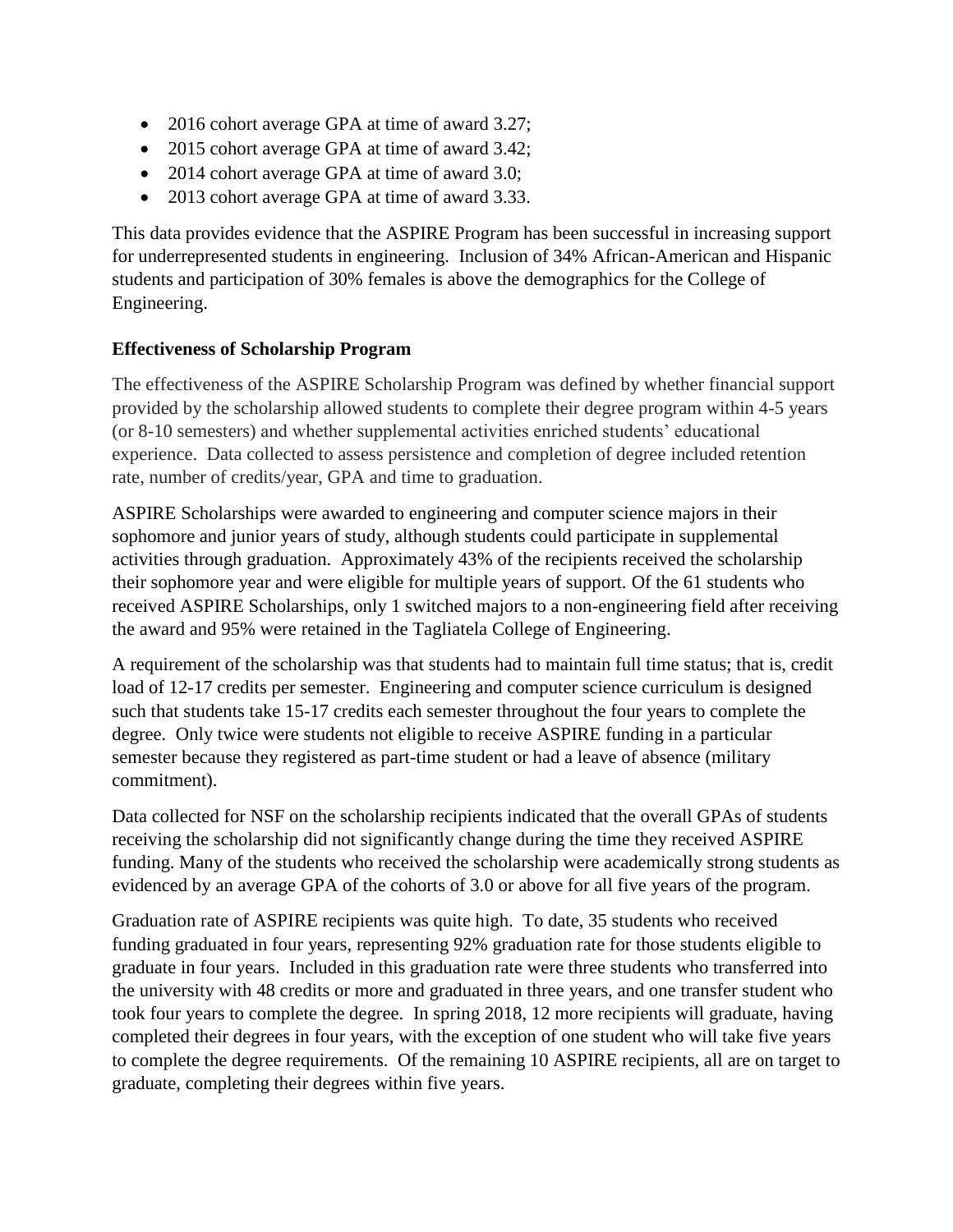The ASPIRE program was designed with the goal of improving in our students the following four attributes:

- 1) the financial stress of education,
- 2) the part-time work commitment for tuition,
- 3) enhancing the amount of time students are on campus, and
- 4) having the students feel a more significant connection to the field.

Through the ASPIRE Evaluation Survey, each of the four attributes was measured for effectiveness. Results presented are based on 67% of the ASPIRE recipients completing the survey.

# *Financial Stress of education*

With our students attending a private university with tuition of over \$35,000, the majority of students are burden with how they will be paying for their education currently and in the future. The ASPIRE scholarship was never going to be able to provide a tuition-free experience but could give some relief. The maximum a student could receive from the ASPIRE scholarship was \$8,750 (approximately 25% of tuition). The impact the financial assistance provided varied based on the students' financial situation. Our goal was to ease the stress that the financials were instilling in the student.

To measure the effectiveness of easing financial stress we asked our students in the ASPIRE Evaluation Survey whether the ASPIRE scholarship allowed them to:

- a) reduce the number of hours worked (29% of students said yes)
- b) reduce the amount of loans taken out (84% said yes)
- c) reduce their family's financial contribution (66% said yes)
- d) had no financial impact (0% said yes)

The results of the survey did show that the ASPIRE scholarship was effective in reducing the financial stress. Anecdotally, through our advising and talking with students we know that the minimum amount we provided was able to help them continue to attend university and allow students to pay their bill promptly to avoid being placed on a financial hold that could affect their ability to register for classes.

### *Part-time Work Commitment*

A common trend the engineering faculty notice over the years has been the increase in students working part-time jobs to help pay their tuition. The impact of part-time work can cause adverse effects with students missing class or not having time to study. Some part-time work can be beneficial with improving their education such as an internship.

We had determined that a student receiving the maximum award of \$8,750 was equivalent to working around 875 hours at a minimum wage part-time job. We hoped that the scholarship award would be viewed by the student as a replacement for working. We asked the ASPIRE recipients the effect of the scholarship on part-time work. The results were as follow: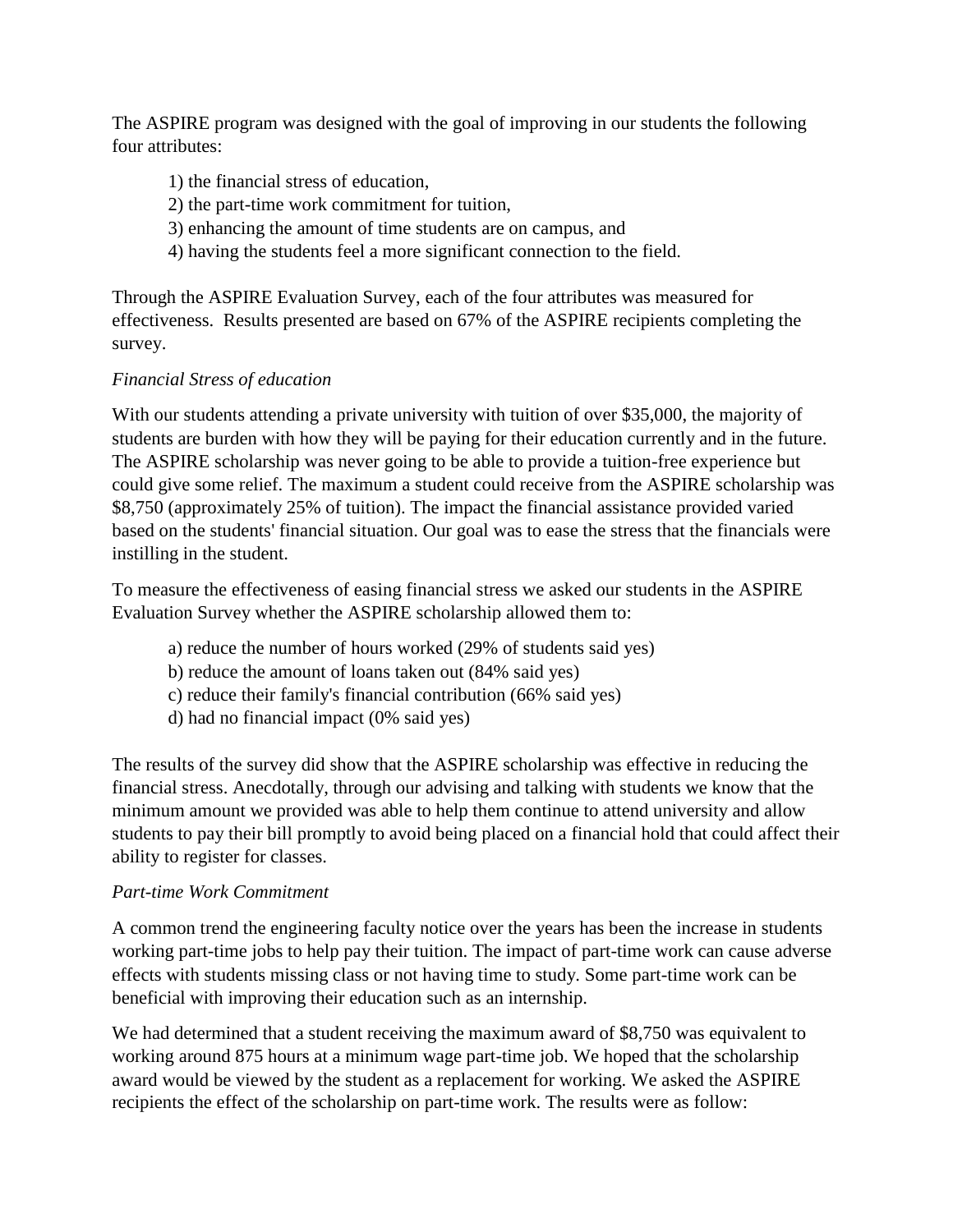- a) 5% were able to stop working
- b) 13% were able to cut working 1 to 3 hours each week
- c) 11% were able to cut working 7 to 9 hours each week
- d) 8% were able to cut working 10 or more hours each week
- e) 29% stated the ASPIRE did not affect the number of hours worked

The ASPIRE students also commented on the survey that 34% of recipients were able to switch from retail jobs to jobs that were in their chosen field (i.e., internship). While those students were working, the educational benefits were essential to their further development.

### *Time on Campus*

By reducing the hours students need to work, more time should be available for them to study and engage more in the life of the university. Participation in university-wide activities and clubs helps to foster connections to the university that impact retention, as well as sense of identity in their chosen field of study.

We asked students in the survey to rate their level of agreement with whether the scholarship allowed them more time for certain opportunities. The results were as follow:

- a) more time for studying (71% agreed or strongly agreed)
- b) more involved in clubs and other university-wide activities (68% agreed or strongly agreed)
- c) more time on campus (64% agreed or strongly agreed)
- d) opportunity to engage in research on campus (55% agreed or strongly agreed)
- e) ability to become a tutor on campus (34% agreed or strongly agreed)

Survey results also indicated that 34% of the recipients felt the scholarship allowed them added flexibility for scheduling classes since they were not burdened with fitting classes around their work schedule.

When asked to provide feedback on the scholarship program, a student commented:

*"Thank you for choosing me for the scholarship. It was great in taking a financial burden off of me and let me focus on school and being part of the university community."*

### *Connection to Engineering Field*

In addition to financial support, the ASPIRE Scholarship Program provided students with opportunities that contribute to persistence such as participating at academic conferences in their field, service learning activities, and graduate and professional networking events. To measure the effectiveness of these opportunities in enhancing students' educational experience, questions directed at the benefits of specific activities were included in the survey. Participation in these opportunities were not mandatory, but rather open to all scholarship recipients even after the financial support discontinued.

An Alumni Networking event was held 3 of the 5 years ASPIRE funding was available. Survey results indicate that 41% of the ASPIRE students attended one or more of these events. Many of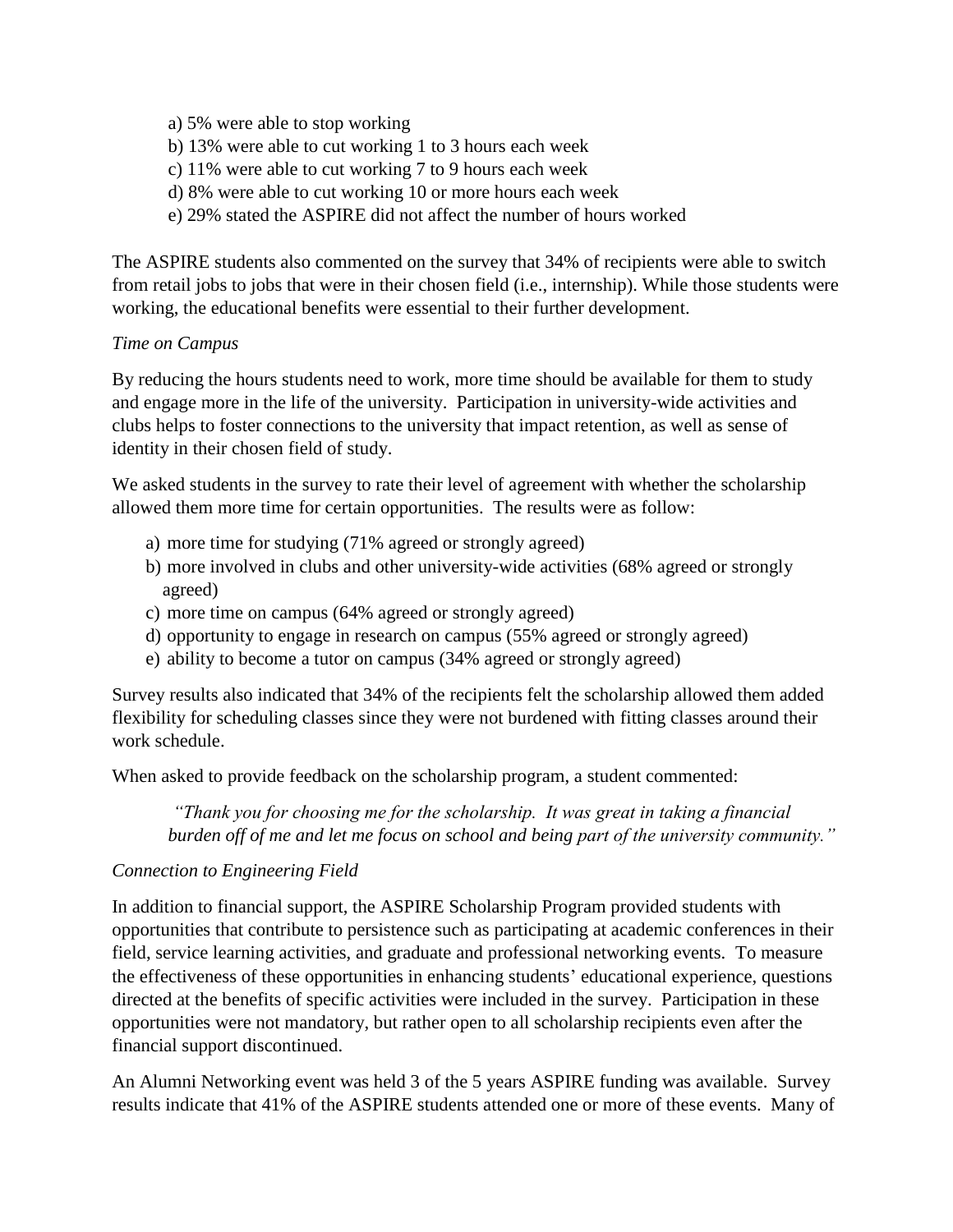the students who did not attend indicated time conflicts/commitments or not being geographically in the area as to reasons why they did not participate. When asked in the survey whether the Alumni Networking event was beneficial to them, students selected the following reasons:

- a) received advice on applying for jobs (80%)
- b) received advice for interviewing (47%)
- c) made contacts for future jobs (40%)
- d) provided better understanding of entry level engineering or computer science position (87%)
- e) helped to learn about benefits of a graduate degree (27%)
- f) provided me with job opportunities (13%).

One of the students commented:

*"The scholarship towards tuition is extremely helpful to pay for school, but the Alumni dinner is invaluable. It really helped give me the confidence I needed to see peers not much older than me succeed, and to hear their advice on how to get there. And now as an alumnus who is succeeding in the field of engineering, I love being able to share what I've learned and help others."*

A unique opportunity ASPIRE funding provided was the ability for students to attend professional conferences. Nearly half of the students (49%) responded in the survey that they took advantage of ASPIRE funds to attend conferences. Students selected the following benefits of attending a conference:

- a) received advice on applying for jobs (73%)
- b) received advice for interviewing (67%)
- c) provided job opportunities (61%)
- d) helped when applying for jobs (44%)
- e) helped when applying for graduate school (17%)

A student commented in the survey:

*"The funds from the ASPIRE Scholarship enabled me to explore research in the form of two academic conferences during my junior year. These two conferences have undoubtedly changed my life and provided me with a level of experience and confidence to succeed in my current graduate research".*

With financial support provided by the ASPIRE Program, students were able to attend conferences hosted by professional societies such as SWE and Pi Tau Sigma, and research focused conferences. For some of these students, it was the first time they attended a conference, while for others, students participated in poster sessions and oral presentations. The impact of these experience is captured in the following quotes taken from reflections students were asked to write upon returning from the conference.

*"One workshop in particular that I attended dealt with conversations about challenges*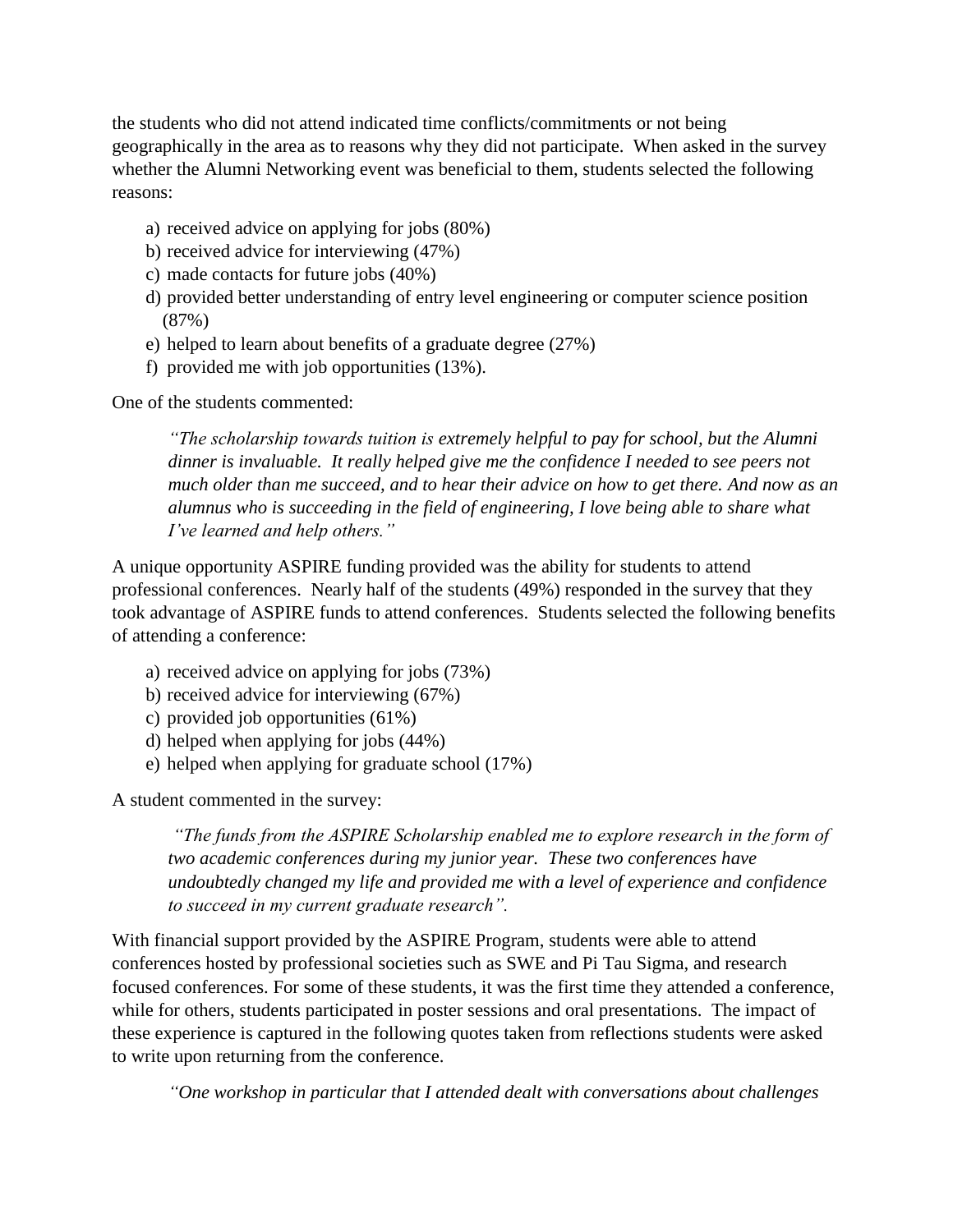*that accomplished professional engineers have faced in the past both in pursuing their engineering degrees as well as in starting their careers. Many of these professional engineers working for companies such as NASA, IBM, Apple, etc. talked to the students on an authentic level about difficult obstacles they have had to overcome, classes that they had to retake, professors that falsely suggested that they change their major just*  because times became difficult, etc. However, they encouraged the students to not let *small hurdles deter us from pursuing our engineering careers as they too struggled once before but it shaped them into the resilient professionals that they are today."* 

*"Overall, this conference was extremely rewarding. I was able to learn the true meaning of networking, the importance of a solid resume, communication skills and what future holds in my major. … At this conference I learned that my major is not just building bridges and roads. It opened my eyes to what other great things Civil Engineers can contribute to. Also at this conference I was able to realize and think more about my future as a working engineer and building a family."*

One student who attended conferences commented:

*"From attending these conferences, I have been able to strengthen my resume, speaking and interview skills, and network. I believe that by attending these conferences I have grown as an engineer and gained valuable knowledge I would not have otherwise acquired"*.

Another student who presented at multiple conferences commented:

*"Attending both conferences was an experience that I highly value. I was able to meet new and interesting people which allowed me to make connections. It was also interesting to learn about the things others like me had researched. … This research experience really opened up many doors for me and it has also made me think about grad school. I had planned to not attend graduate school until later on, but going through this research process I have changed my decision."* 

It's evident from these comments as well as the survey results that the experience of attending a conference greatly enhanced these students' educational experience, and in some cases, impacted their future career plans.

A feature of the ASPIRE Program was mentoring provided by the PIs that supplemented students assigned faculty advisors. ASPIRE mentors encouraged students to participate in supplemental activities supported with ASPIRE funding and campus-wide programs to enhance students educational experience such as the Summer Undergraduate Research Fellows program. These mentors also provided scholarship recipients with career advice and guidance on job-related decisions.

We asked students in the survey to select how the mentoring received from the faculty mentors of the ASPIRE program helped them. The results were as follow: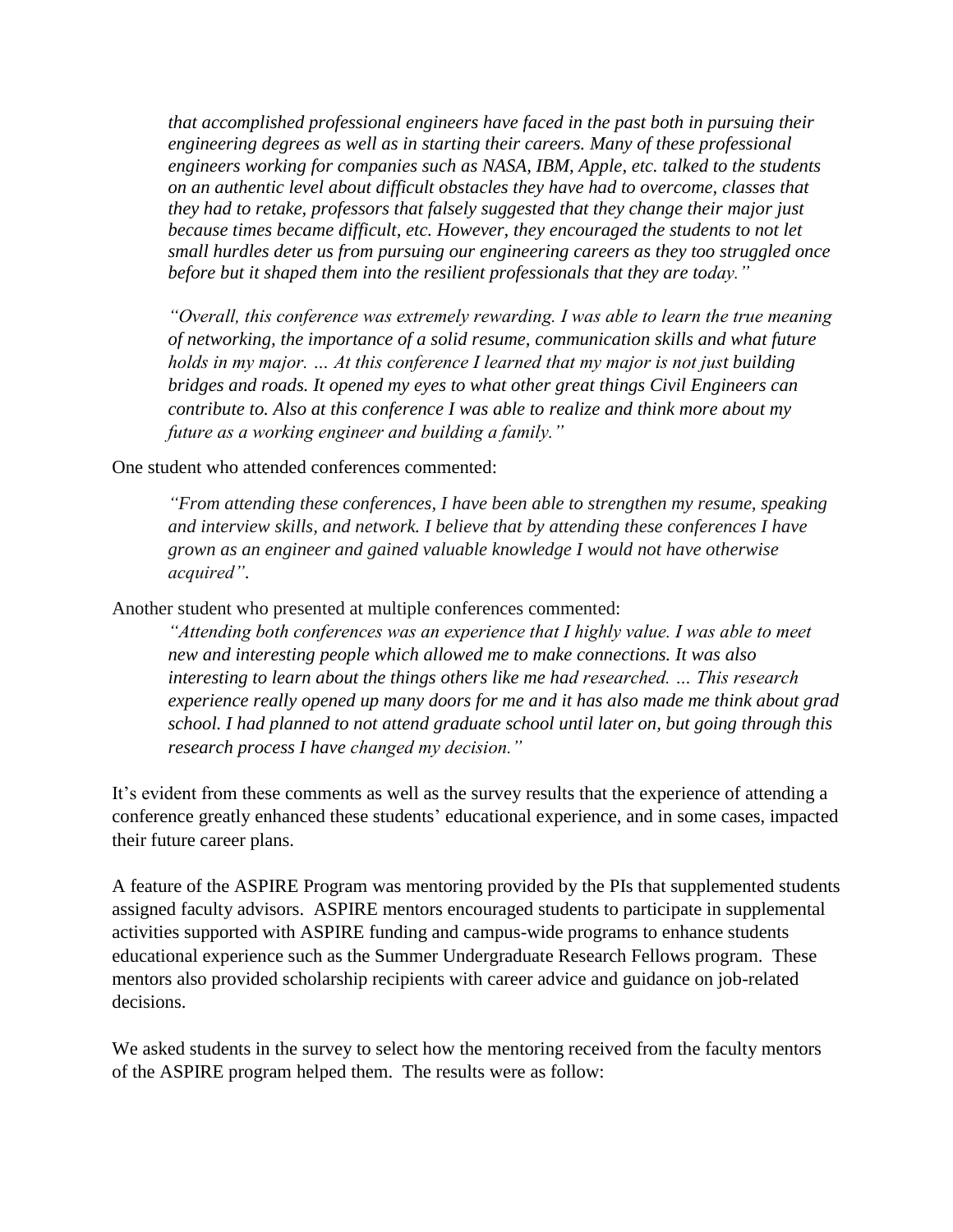- a) helped me when I applied for graduate school (21%)
- b) made me aware of research opportunities on campus (53%)
- c) made me aware of opportunities for service learning projects on campus (26%)
- d) helped me when applying for opportunities on campus to work including tutoring (35%)

About 15% of the students responded that the mentoring was limited and a couple of students indicated that they were not made known that mentoring was available.

One of the questions in the survey asked students to rate the level to which they agreed or disagreed with statements concerning their sense of themselves as an engineer/scientist. Students responded that they strongly agreed or agreed to the following statements:

- a) I have a strong sense of belonging to the community of engineers/scientists (73%)
- b) I have come to think of myself as an 'engineer'/'scientist' (85%)
- c) I feel like I belong in the field of engineering/science (88%)
- d) The daily work of an engineer/scientist is appealing to me (91%)

These results suggest that ASPIRE students were connected to their discipline and have developed a strong identity to engineering and computer science. Although the ASPIRE Program alone can not be credited for developing this identity, certainly the results of this survey support the assertion that the program contributed to ASPIRE recipients sense of identity as an engineer/scientist and their connection to the field.

#### **Lessons Learned**

The ASPIRE program was the first time for all of the PIs' to be running a scholarship program that was not aimed at just providing funds but making an impact to the educational component of the students' time at the university. At the end of the ASPIRE program, there were many lessons that we learned that we could have used at the start of the program to provided additional support.

One of our goals in the ASPIRE program was to have the student have a better feel to being connected to the engineering/science field. Our results showed that at the end of the program the vast majority of students did come out feeling connected.

The most effective activities we provided were the Alumni Dinner and the conference travel support. We knew the activities would be well liked but did not judge the meaningful impact it would have on the students that participated. It was disappointing to read in the survey results that some of the students were unaware of these two high impact activities. If done again we would have just used testimonies as the advertising focus instead of an email as the way to inform students.

Not all students benefitted from the program since time commitments interfered with their ability to participate or they chose not to participate. However, supported by the results is that those students who participated in supplemental activities benefitted greatly. The PIs suggest to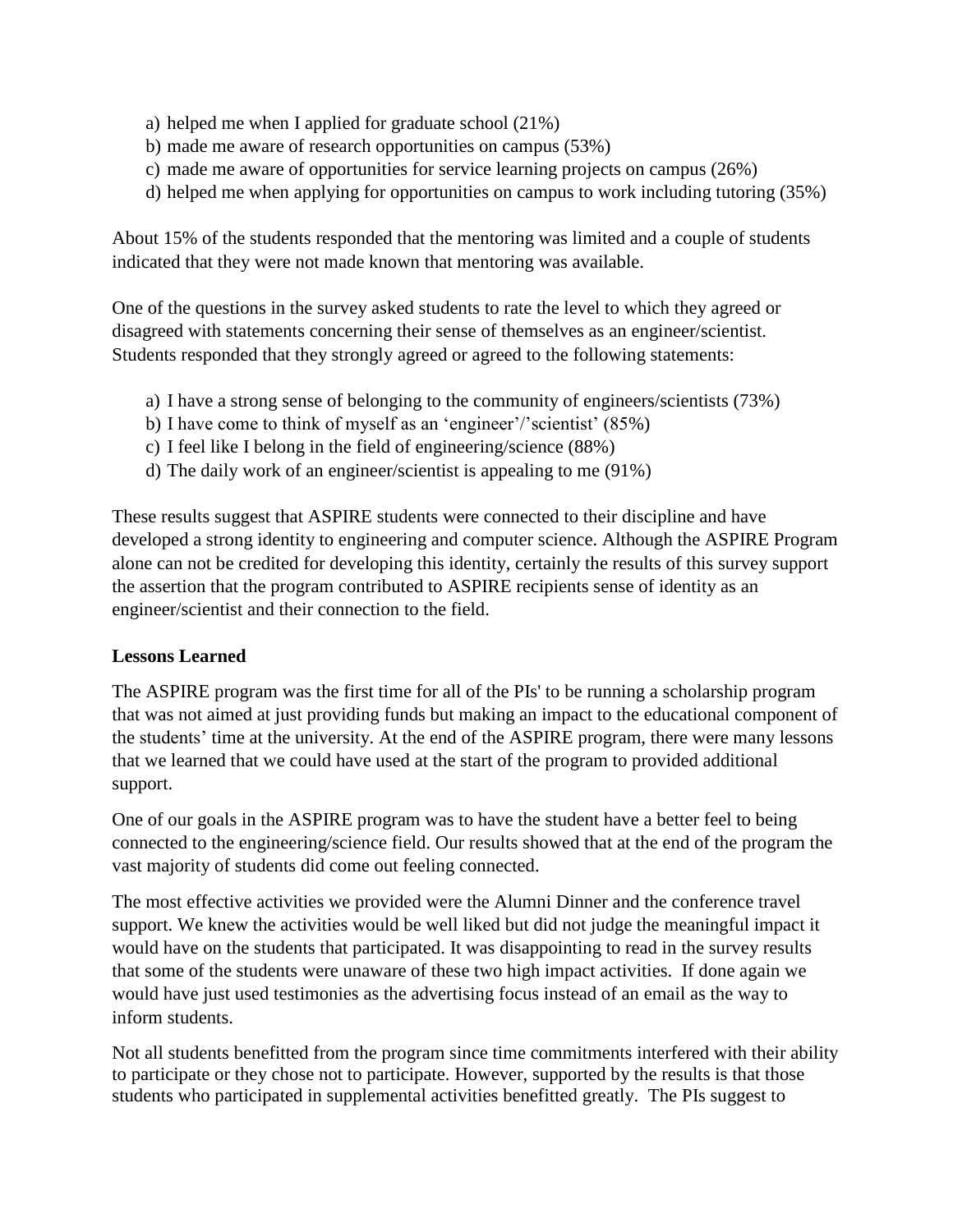improve the effectiveness of such programs, students should be required to participate in at least some level of activities.

# **Acknowledgement**

This material is based upon work supported by the National Science Foundation under Grant No. 1154345. Any opinions, findings, and conclusions or recommendations expressed in this material are those of the author(s) and do not necessarily reflect the views of the National Science Foundation.

The PIs would like to thank the Program Evaluator, Dr. Mark Graham, for his mentorship and insights on program assessment.

# **References**

1. Carnasciali, M.-I., Nocito-Gobel, J., Martinez, C. J., Graham, M. J. (2015, June). *Development and Implementation of a Pathway Assessment Model for the ASPIRE Program*. Seattle, WA: 2015 ASEE Annual Conference and Exposition. peer.asee.org/23849

2. Hanauer, D.I., M. J.Graham & G.F. Hatfull. *A Measure of College Student Persistence in the Sciences (PITS)*. CBE Life Sci Educ. Winter 2016,15(4).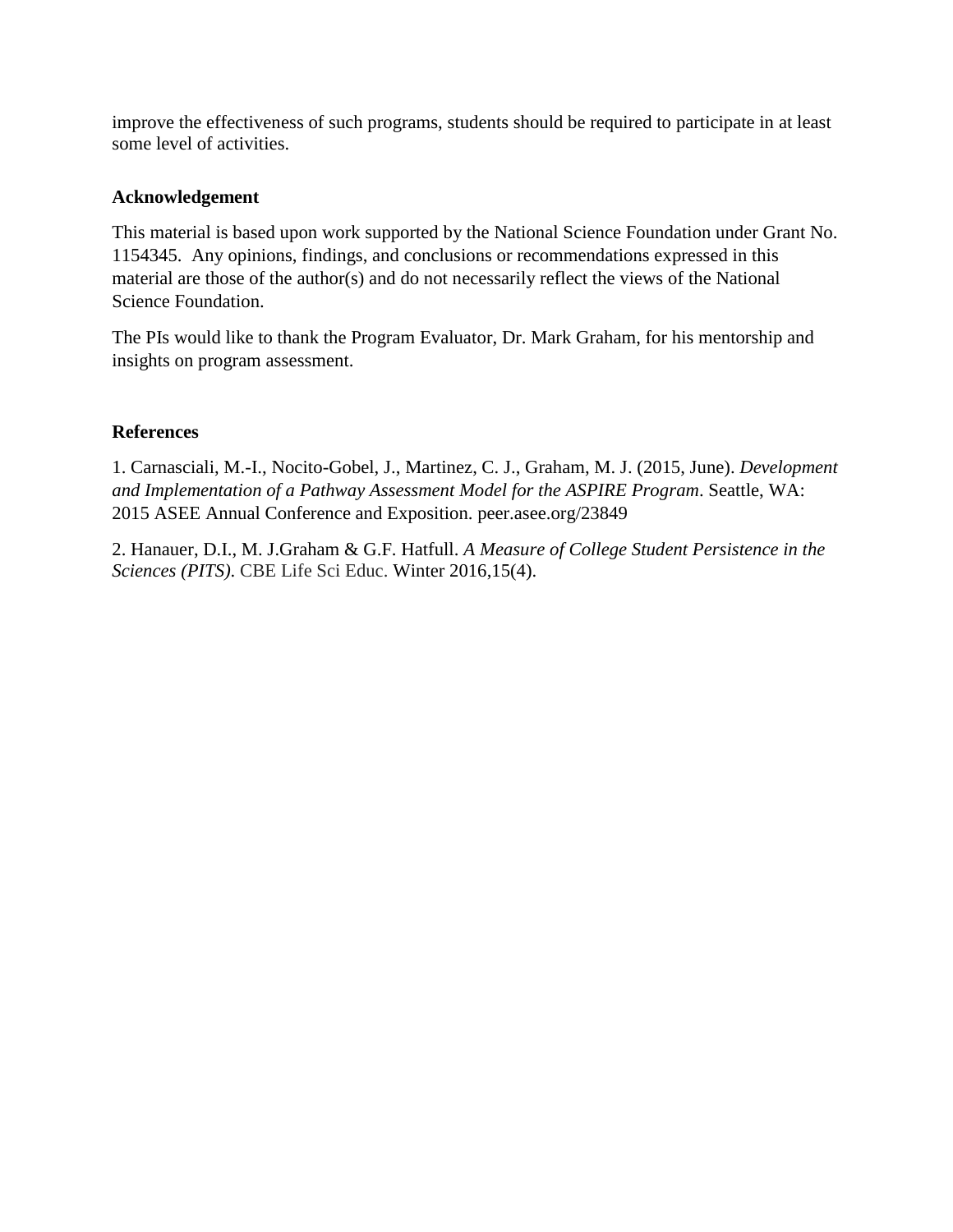#### **Appendix A: ASPIRE Evaluation Survey**

We are interesting in understanding the impact the ASPIRE SCHOLARSHIP had on you.

1. Please select all that apply in completing the following statement. Money received from the ASPIRE Scholarship allowed you to ...

- a. Reduce the number of hours worked
- b. Reduce (or change) the amount of loans taken
- c. Reduce my family's financial contribution
- d. Had no financial impact
- e. Other (fill in box)

2. We are particularly interested in understanding the impact on your work hours. Please select which of the following applies in completing the following statement. Receiving the ASPIRE SCHOLARSHIP allowed you to ...

- a. stop working
- b. work more in my chosen field rather than unrelated work; e.g. retail.
- c. work 1-3 hours less per week
- d. work 4-6 hours less per week
- e. work 7-9 hours less per week
- f. work 10 or more hours less per week
- g. no effect

3. In the time you received ASPIRE SCHOLARSHIP, how many times did you experience financial holds in your Bursary Account? If so, please describe the situation.

4. The ASPIRE SCHOLARSHIP was beneficial as a talking point in the following situations ... (select all that apply)

- a. helped when applying for other scholarships
- b. came up during job interviews
- c. listed on my resume
- d. Other (please specify)

5. Indicate your level of agreement with the following statements: Receiving the ASPIRE SCHOLARSHIP allowed you ...

SA A N D SD

- a. more time for studying
- b. to be more involved in clubs and other university-wide activities.
- c. more time on campus.
- d. the ability to become a tutor on campus.
- e. added flexibility for scheduling classes.
- f. the opportunity to engage in research on campus.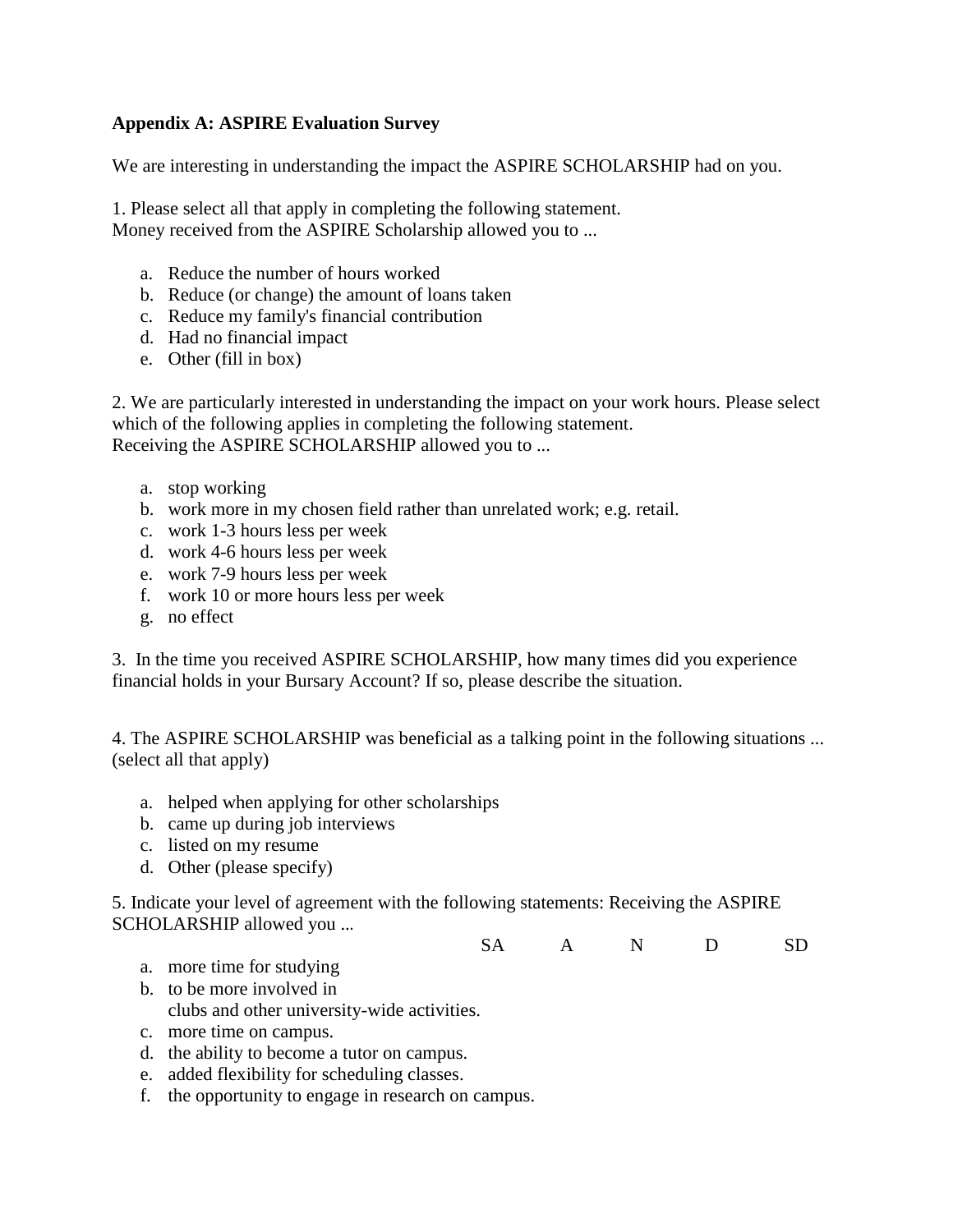6. Did you attend the annual Alumni \* Networking Event?

- yes
- $\bullet$  no

7. If yes, attending one of the Alumni Networking events was beneficial to me because ... (select all that apply)

- a. I received advice on applying for jobs.
- b. I received advice for interviewing.
- c. Provided me with job opportunities.
- d. Made contacts for future jobs.
- e. Provided better understanding of entry level engineering or computer science position.
- f. Helped to learn about benefits of a graduate degree.
- g. Other (please specify)

8. If not, would you share with us why you did not attend the annual Alumni Networking event?

9. Did you take advantage of the funds available to \* attend conferences?

- $\bullet$  yes
- $\bullet$  no

10. If yes, please select all that apply in completing the following statement: Attending a conference was beneficial to you because ...

- a. received advice on applying for jobs.
- b. received advice for interviewing.
- c. provided job opportunities.
- d. Helped when applying for jobs.
- e. Helped when applying for graduate school.
- f. Other (please specify)

11. If not, could you tell us why you didn't take advantage of the funds available for travel to conferences?

12. Select all that apply in completing the following statement:

The mentoring I received from the Faculty Mentors of the ASPIRE Program ...

- a. helped me when I applied for graduate school.
- b. made me aware of research opportunities on campus.
- c. made me aware of opportunities for service learning projects on campus.
- d. helped me when applying for opportunities on campus to work including tutoring.
- e. was limited.
- f. Other (please specify)

The next few questions are taken from standardized surveys. Your responses will allow us to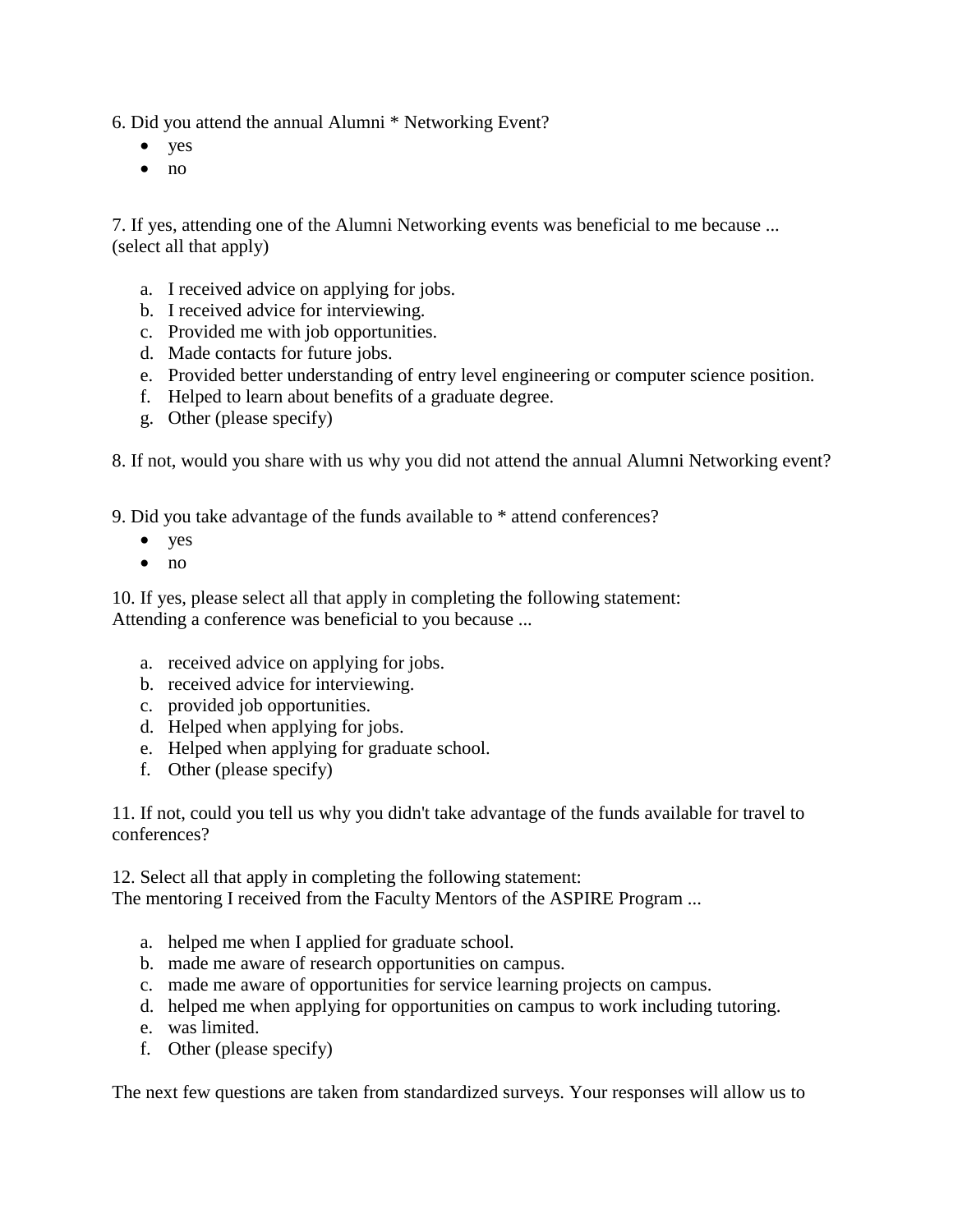compare responses to other published results.

13. In the table below you will find 5 different emotion words from a standardized emotion index. Think about the ASPIRE SCHOLARSHIP. Please indicate the extent to which each word describes your experience with the scholarship.

- SA A N D SD
- a. delighted
- b. happy
- c. joyful
- d. amazed
- e. surprised
- f. astonished

14. Rate the degree to which you agree or disagree with the following statements concerning your confidence in your abilities to function as an engineer/scientist in your area.

|                                                                   | SA. | $\overline{A}$ | N. | SD. |
|-------------------------------------------------------------------|-----|----------------|----|-----|
| a. I am confident that I can use technical skills (use            |     |                |    |     |
| of tools, instruments, and techniques)                            |     |                |    |     |
| b. I am confident that I can generate a research                  |     |                |    |     |
| question to answer.                                               |     |                |    |     |
| $\alpha$ is the set of the set of $\alpha$ in the set of $\alpha$ |     |                |    |     |

- c. I am confident that I can identify a problem to solve.
- d. I am confident that I can figure out what data/observations to collect and how to collect them.
- e. I am confident that I can use scientific literature, reports, and standards to guide my research.
- f. I am confident that I can use scientific literature, reports, and standards to guide my design solutions.
- g. I am confident that I can develop theories (integrate and coordinate results from multiple sources/studies)

15. Rate the level to which you agree or disagree with the following statements concerning your sense of yourself as an engineer/scientist.

- SA A N D SD a. I have a strong sense of belonging to the community of engineers/scientists.
- b. I derive great personal satisfaction from working on a team that is doing important work.
- c. I have come to think of myself as an 'engineer' / 'scientist'.
- d. I feel like I belong in the field of engineering/science.